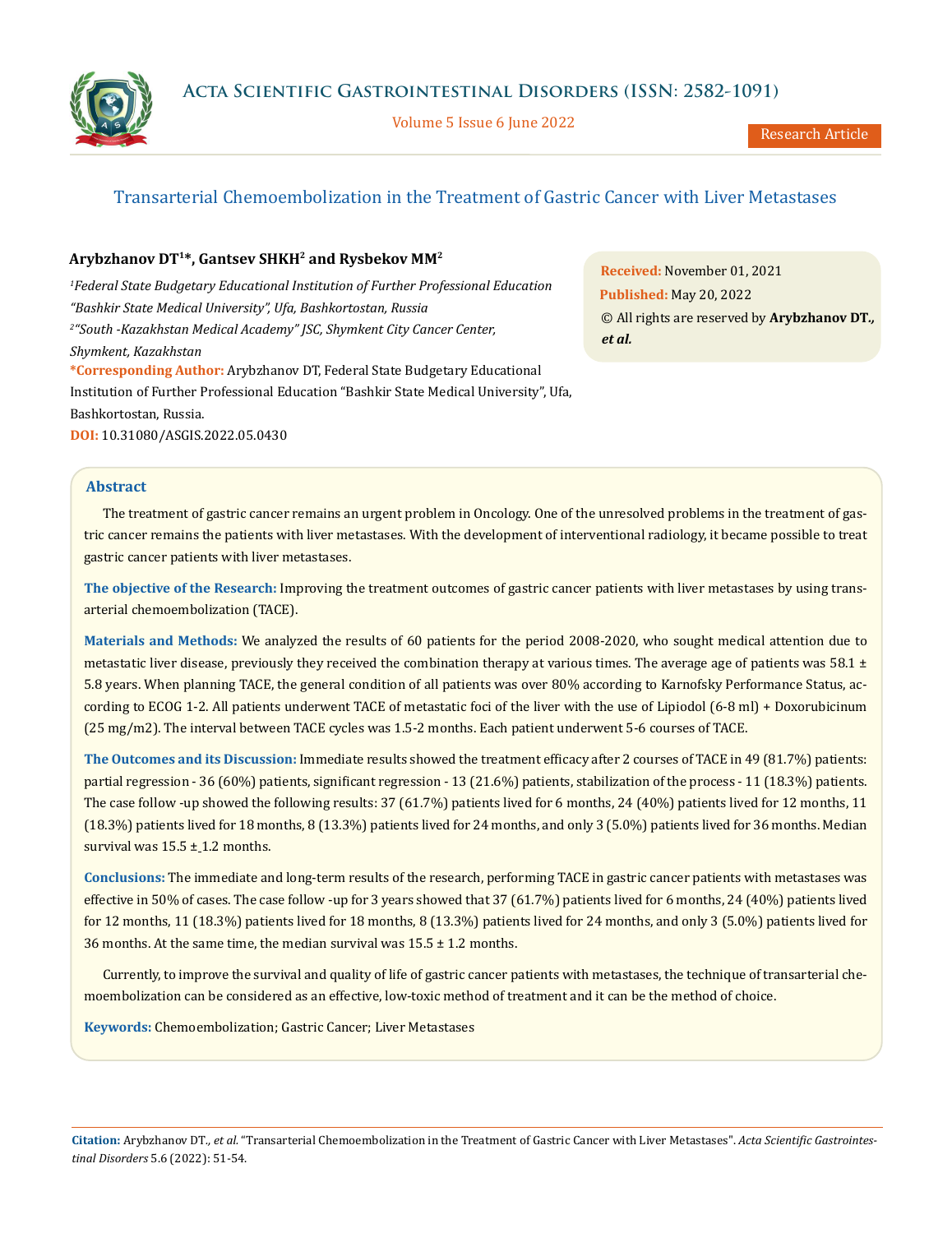#### **Introduction**

Currently, gastric cancer (GC) is the second cause of death from malignant tumors worldwide. It is estimated that 35% of patients develop synchronous distant metastases. The vast majority of patients have metastatic liver damage, sometimes accompanied by synchronous peritoneal and pulmonary spread [1]. As cancer develops, symptoms such as nausea or vomiting occur, along with gastric upset and dysphagia, blood loss in the form of melena or hematemesis, as well as anorexia and weight loss. Spreading to the liver, it also causes jaundice due to hepatomegaly and extreme emaciation.

Despite recent studies of treatment strategies for the fight against metastatic disease of gastric cancer, surgical resection seems to be the only potentially curative approach. Unfortunately, most patients cannot undergo surgery. As for the treatment methods of the advanced stage of the disease, the role of metastasectomy is still controversial and rather unclear, while prolonged survival was successful only under definite circumstances. Systemic chemotherapy remains another option, as well as local treatment such as cryotherapy, radiofrequency ablation or transcatheter arterial chemoembolization [1].

At the time of primary diagnosis of gastric cancer, there is still a number of patients with 3-4 cancer stages, high annual mortality and low 5-year survival of patients  $[2,3]$ .

One of the urgent and unresolved problems in the treatment of gastric cancer remains the patients with liver metastases. The incidence of gastric cancer with liver metastases is 9.9-18.7%, with an average survival time of 11 months and the 5-year survival rate of < 20%. Interdisciplinary treatment is gradually gaining recognition as the most important method. However, specific approaches for the treatment of this category of patients are still unclear. The treatment guidelines of such patients have been developed and adopted in a number of countries. For example, in the People's Republic of China, there was reached a decision by means of consensus concerning diagnosis and treatment of gastric cancer patients with liver metastases [4].

With the development of interventional radiology, it became possible to treat gastric cancer patients with liver metastases, both primary patients and the newly detected cases, when liver metastases are a consequence of previous neoplastic process [5,6].

Over the past 5-7 years, a number of authors have developed an intense interest to the treatment of gastric cancer patients with liver metastases using transarterial chemoembolization, both independently and in combination with chemotherapy and surgical treatment, which is confirmed by a number of publications in 2015-2020 [7-11].

#### **The Objective of the Research**

Improving the treatment outcomes of gastric cancer patients with liver metastases through the use of transarterial chemoembolization (TACE).

#### **Materials and Methods**

We have obtained the results of combination therapy of 60 patients with gastric cancer treated at City Cancer Center for the period from 2008 to 2020. 60 patients were admitted with isolated multiple liver metastases, previously they were registered at the Dispensary and received combination therapy at various times. By age, the patients were grouped as follows: 41-50 years old- 44% of patients, 51-60 years old - 26% and over 60 years old -30% of patients. The average age of patients was  $58.1 \pm 5.8$  years. The duration of the anamnesis ranged from 1 to 12 months, averaging 6.7 months.

The prevalence of neoplastic process according to TNM classification was as follows: T<sub>3</sub>N<sub>0</sub>M<sub>0</sub> - 20 (33.3%) patients, T<sub>3</sub>N<sub>1</sub>M<sub>0</sub> - 22 (36.6%) patients and  $T_3N_2M_0$  - 18 (30%) patients. Histologically, various types of adenocarcinoma were detected in all patients. Previously, all patients underwent radical surgery at the first stage – gastrectomy in the volume of R-0 with D2 lymphodissection. In the postoperative period, 40 patients  $(T_3N_1M_0 - T_3N_2M_0)$  process stages) received 4 - 6 courses of adjuvant systemic chemotherapy according to RF scheme (Cisplatinum (75mg/m2) + 5 Phthoruracilum (750mg/m2) in 1,2,3,4 days) with an interval of 28 days. When planning TACE, the general condition of all patients was over 80% according to Karnofsky Performance Status, according to ECOG 1-2. All patients underwent TACE of metastatic foci of the liver with the use of Lipiodol (6-8 ml) + Doxorubicinum (25 mg/m2).

### **Citation:** Arybzhanov DT*., et al.* "Transarterial Chemoembolization in the Treatment of Gastric Cancer with Liver Metastases". *Acta Scientific Gastrointestinal Disorders* 5.6 (2022): 51-54.

52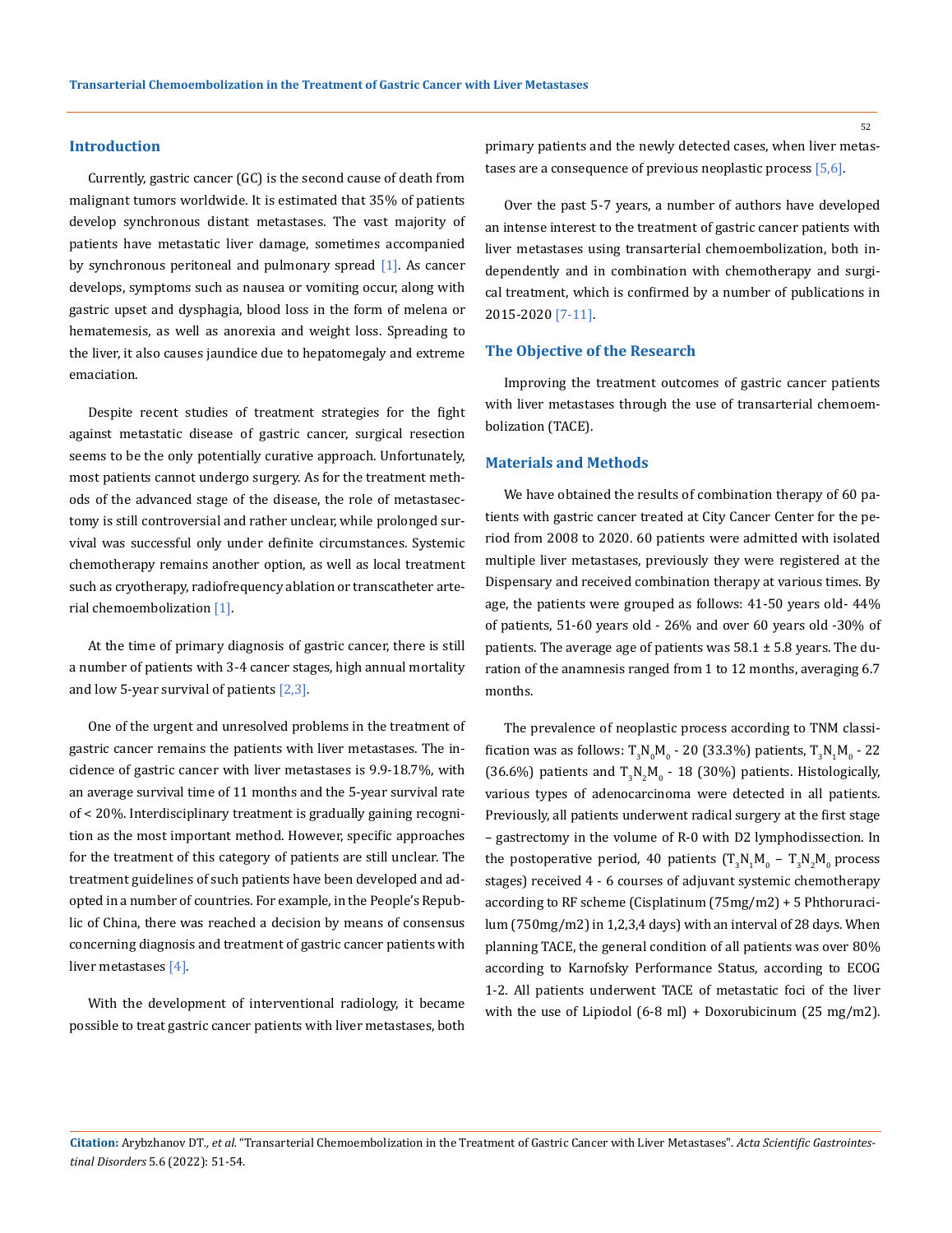The interval between TACE cycles was 1.5-2 months. Each patient underwent 5-6 courses of TACE (Figure 1,2).



**Figure 1:** Angiogram of the patient D., 56 years old with a diagnosis of gastric cancer T3N1M0, III stage. Multiple liver metastases (before TACE).



**Figure 2:** Angiogram of the patient D., 56 years old with a diagnosis of gastric cancer T3N1M0, III stage. Multiple liver metastases (after TACE).

# **The Outcomes and their Discussion**

The efficacy of TACE was evaluated after every 2 courses using clinical and radiation research methods. Immediate results showed the treatment efficacy after 2 courses of TACE in 49 (81.7%) patients: partial regression - 36 (60%) patients and significant regression - 13 (21.6%) patients, stabilization of the process - 11 (18.3%) patients.

The subsequent results of evaluating the treatment efficacy after 4 and 6 courses of TACE were identical. The partial regression of the process was detected in 18 (30%) patients, stabilization was observed in 12 (20%) patients. The progression for 8-9 months of treatment was observed in 30 (50%) patients. When assessing the general condition of patients, special attention was paid to the quality of patients' life.

The general condition of all patients who had a positive treatment outcome according to Karnofsky Performance Status, remained at the level of 75-80% (ECOG 1-2), which practically did not incapacitate patients or require extended admission. The time of hospital admission in each TACE course (cycle) averaged 5+2 days. The case follow -up showed the following results (in terms of 6, 12, 18, 24, 36 months): 37 (61.7%) patients lived for 6 months, 24 (40%) patients lived for 12 months, 11 (18.3%) patients lived for 18 months, 8 (13.3%) patients lived for 24 months, and only 3 (5.0%) patients lived for 36 months. Median survival was  $15.5 \pm 1.2$ months (Figure 3).

# **Conclusion**

The immediate and long-term results of the research, performing TACE in gastric cancer patients with metastases was effective in 50% of cases. The case follow -up for 3 years showed that 37 (61.7%) patients lived for 6 months, 24 (40%) patients lived for 12 months, 11 (18.3%) patients lived for 18 months, 8 (13.3%) patients lived for 24 months, and only 3 (5.0%) patients lived for 36 months. At the same time, the median survival was  $15.5 \pm 1.2$ months.

Currently, TACE technique for gastric cancer liver metastases can be considered as an effective, low-toxic treatment method and it can be the method of choice for improving the survival and quality of life of this serious category of patients.

# **Bibliography**

- 1. Mastoraki A., *et al.* ["The role of surgery in the](https://pubmed.ncbi.nlm.nih.gov/27528456/) therapeutic approach of gastric cancer liver metastases". *[Indian Journal of](https://pubmed.ncbi.nlm.nih.gov/27528456/)  Gastroenterology* [35.5 \(2016\): 331-336.](https://pubmed.ncbi.nlm.nih.gov/27528456/)
- 2. Kaydarova DR. "Indicators of cancer care of the Republic of Kazakhstan for 2019 (statistics and analysis)". Almaty (2020): 137.

**Citation:** Arybzhanov DT*., et al.* "Transarterial Chemoembolization in the Treatment of Gastric Cancer with Liver Metastases". *Acta Scientific Gastrointestinal Disorders* 5.6 (2022): 51-54.

53